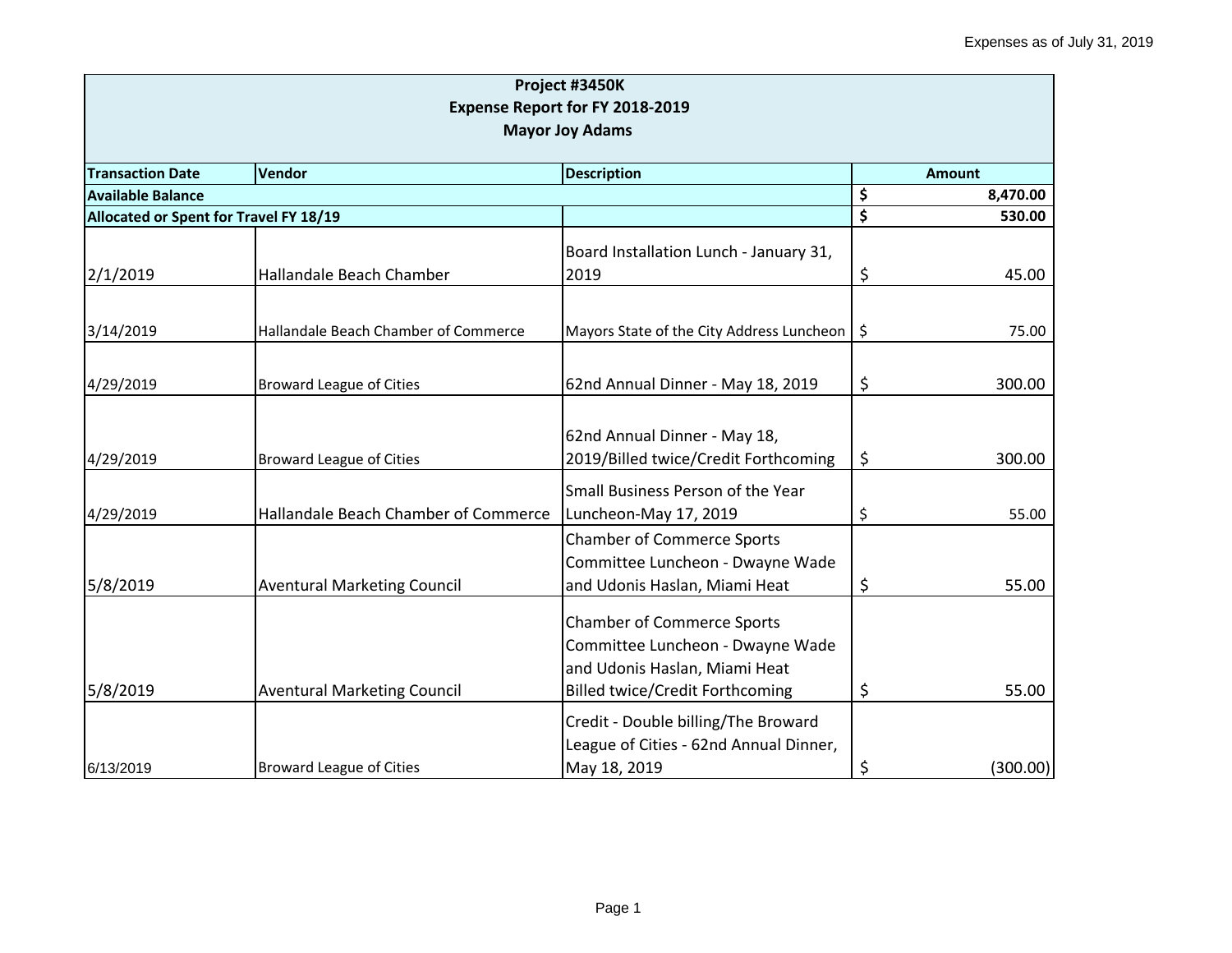| Project #3450K<br>Expense Report for FY 2018-2019<br><b>Mayor Joy Adams</b> |                                   |                                   |  |         |  |  |
|-----------------------------------------------------------------------------|-----------------------------------|-----------------------------------|--|---------|--|--|
| Vendor<br><b>Description</b><br><b>Transaction Date</b><br><b>Amount</b>    |                                   |                                   |  |         |  |  |
|                                                                             |                                   |                                   |  |         |  |  |
|                                                                             |                                   |                                   |  |         |  |  |
|                                                                             |                                   | Credit/Billed twice - Chamber of  |  |         |  |  |
|                                                                             |                                   | Commerce Sports Committee         |  |         |  |  |
|                                                                             |                                   | Luncheon - Dwayne Wade and Udonis |  |         |  |  |
| 7/22/2019                                                                   | <b>Aventura Marketing Council</b> | Haslan, Miami Heat                |  | (55.00) |  |  |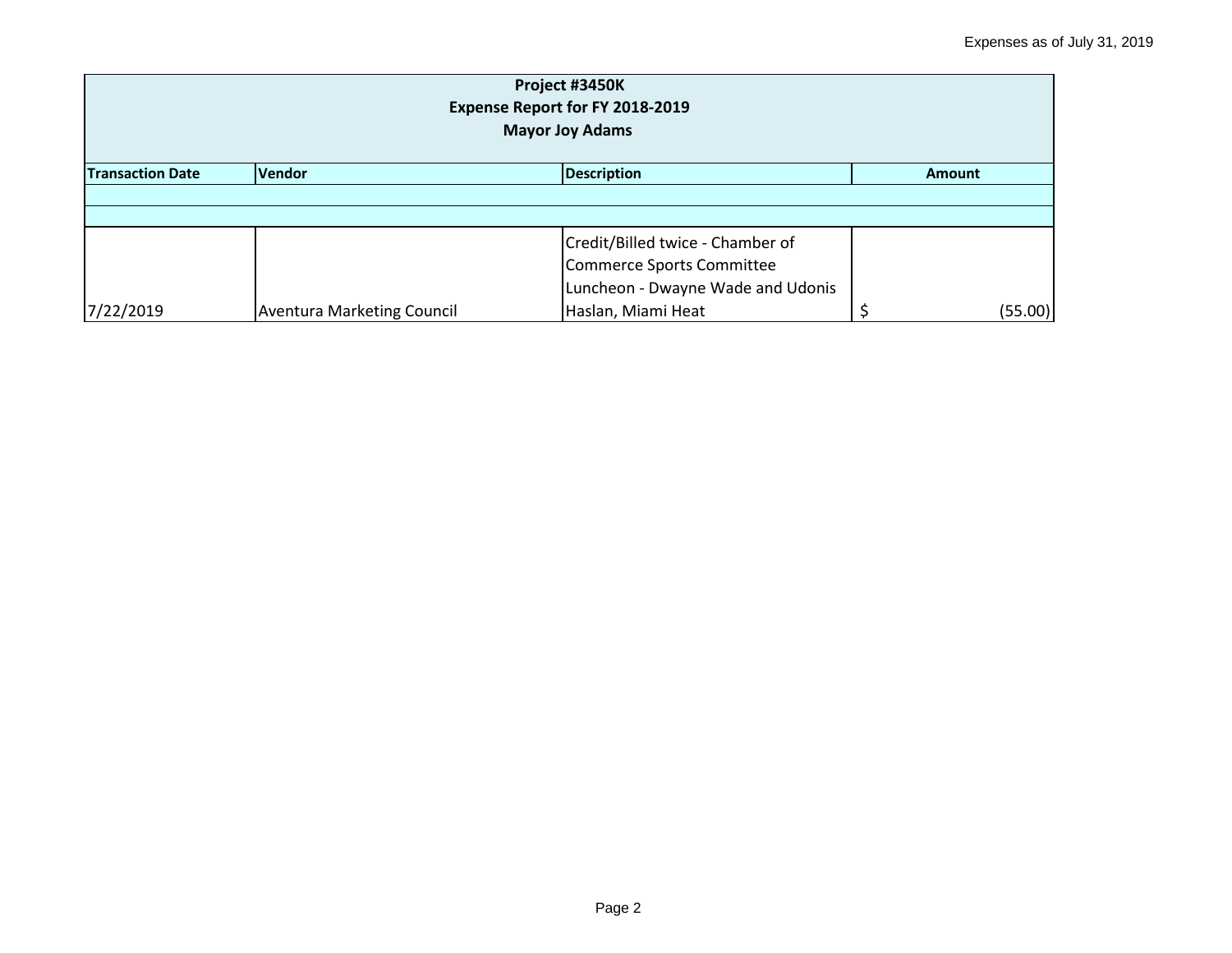|                                                          |                                   | Project #3450L                          |    |          |  |
|----------------------------------------------------------|-----------------------------------|-----------------------------------------|----|----------|--|
|                                                          |                                   | <b>Expense Report for FY 2018-2019</b>  |    |          |  |
| Vice Mayor Sabrina Javellana                             |                                   |                                         |    |          |  |
| <b>Transaction Date</b>                                  |                                   | <b>Amount</b>                           |    |          |  |
| Vendor<br><b>Description</b><br><b>Available Balance</b> |                                   |                                         | \$ | 5,242.66 |  |
| Allocated or Spent for Travel FY 18/19                   |                                   |                                         | \$ | 3,757.34 |  |
|                                                          |                                   |                                         |    |          |  |
|                                                          |                                   | Board Installation Lunch - January 31,  |    |          |  |
| 2/1/2019                                                 | Hallandale Beach Chamber          | 2019                                    | \$ | 45.00    |  |
|                                                          |                                   |                                         |    |          |  |
|                                                          | Young Elected Officials Womens    |                                         |    |          |  |
| 2/3/2019                                                 | Conference, NY.                   | Expenses - February 3, 2019             | \$ | 193.79   |  |
|                                                          |                                   |                                         |    |          |  |
| 2/22/2019                                                | <b>Equality Florida Institute</b> | <b>Donation-Educational Charity</b>     | \$ | 2,500.00 |  |
|                                                          |                                   |                                         |    |          |  |
|                                                          |                                   |                                         |    |          |  |
|                                                          |                                   | 2019 Local Progress National Covening - |    |          |  |
| 3/27/2019                                                | Eventbrite                        | July 26, 2019 -July 27, 2019            | \$ | 60.00    |  |
|                                                          |                                   | Legislative Action Days - Flight and    |    |          |  |
|                                                          | Florida League of Cities -        | Expenses to Tallahassee, FL. March 26 - |    |          |  |
| 4/25/2019                                                | Legislative Action Days           | March 27, 2019                          | \$ | 506.28   |  |
|                                                          |                                   |                                         |    |          |  |
|                                                          |                                   |                                         |    |          |  |
| 5/16/2019                                                | <b>Broward League of Cities</b>   | <b>Annual Gala</b>                      | \$ | 150.00   |  |
|                                                          |                                   |                                         |    |          |  |
|                                                          | Young Elected Officials Network   | Conference August 1-4, 2019,            |    |          |  |
| 5/16/2019                                                | <b>National Convening</b>         | Intercontinental Hotel                  | \$ | 50.00    |  |
|                                                          |                                   |                                         |    |          |  |
|                                                          | June 14, 2019 Legislative Policy  |                                         |    |          |  |
| 6/4/2019                                                 | <b>Committee Meeting</b>          | Expenses - Flight                       | \$ | 252.27   |  |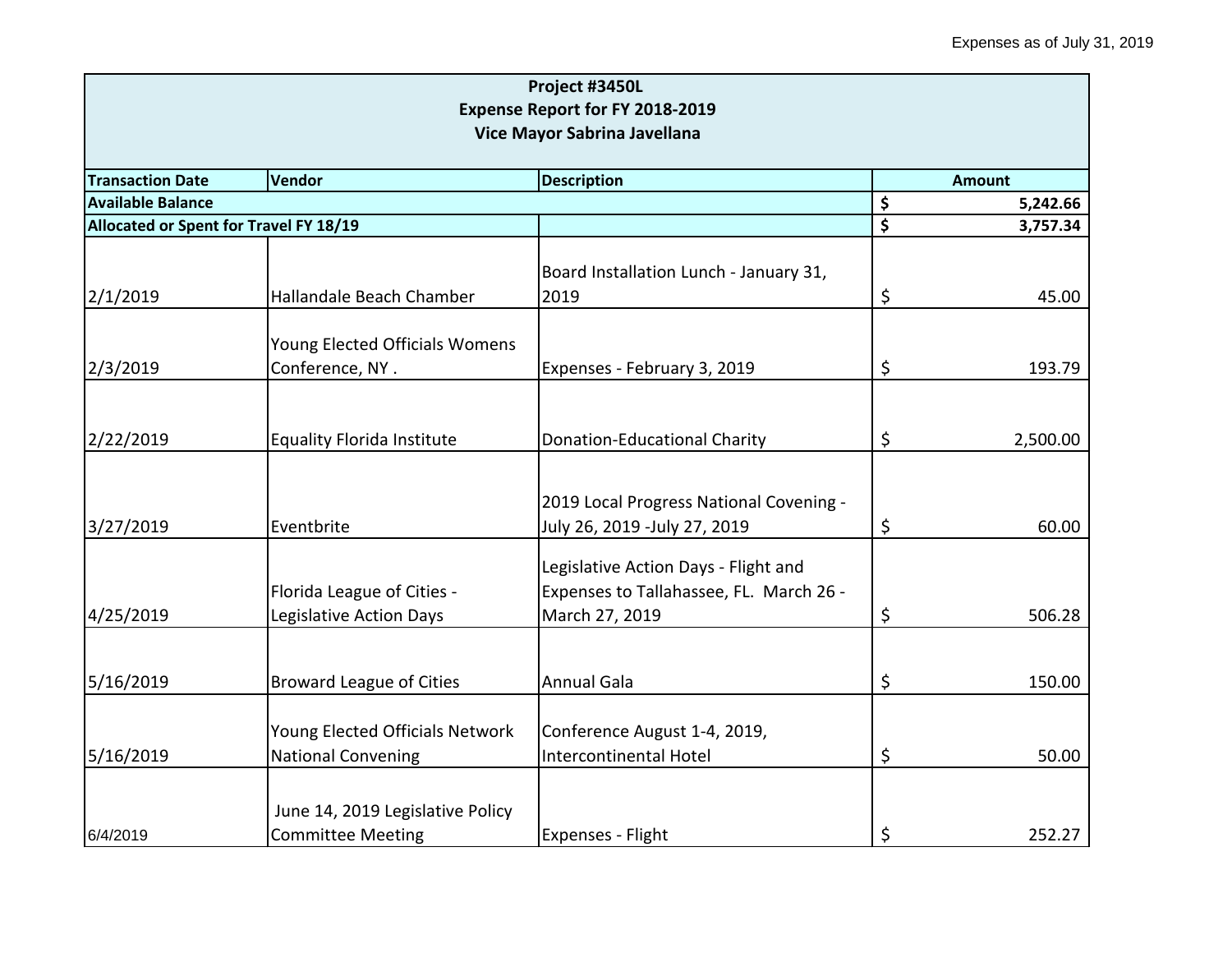|                                        |                                        | Project #3450E                                                          |    |               |  |
|----------------------------------------|----------------------------------------|-------------------------------------------------------------------------|----|---------------|--|
| <b>Expense Report for FY 2018-2019</b> |                                        |                                                                         |    |               |  |
|                                        |                                        | <b>Commissioner Michele Lazarow</b>                                     |    |               |  |
| <b>Transaction Date</b>                | Vendor                                 | <b>Description</b>                                                      |    | <b>Amount</b> |  |
| <b>Available Balance</b>               |                                        |                                                                         | \$ | 8,055.70      |  |
|                                        | Allocated or Spent for Travel FY 18/19 |                                                                         | \$ | 944.30        |  |
|                                        |                                        |                                                                         |    |               |  |
|                                        | Trip to Tallahase, FL. March 11-       |                                                                         |    |               |  |
| 1/10/2019                              | 14, 2019                               | Flight to Tallahassee, FL                                               | \$ | 324.76        |  |
|                                        |                                        | Credit - Commissioner Lazarow from                                      |    |               |  |
|                                        |                                        | Silver Airways - from Cancelled flight to                               |    |               |  |
|                                        |                                        | Tallahasse, Fl. Commissioner returned                                   |    |               |  |
| 1/10/2019                              | <b>Silver Airlines</b>                 | the funds to the City via Check # 0098                                  |    | (5324.76)     |  |
|                                        | Trip to Tallahase, FL. March 11-       |                                                                         |    |               |  |
| 3/31/2019                              | 14, 2019                               | Car Rental to Tallahassee, FL                                           |    | \$228.82      |  |
|                                        |                                        | Trip to Tallahase, FL. March 11-Credit - Car Rental to Tallahassee, FL. |    |               |  |
| 3/31/2019                              | 14, 2019                               | Trip cancelled                                                          |    | (5228.82)     |  |
|                                        |                                        | Trip to the Capitol - Meet with legislators                             |    |               |  |
|                                        |                                        | regarding multiple preemption bills. April                              |    |               |  |
| 4/30/2019                              | <b>Expense Reimbursement</b>           | 7-April 10, 2019                                                        | \$ | 944.30        |  |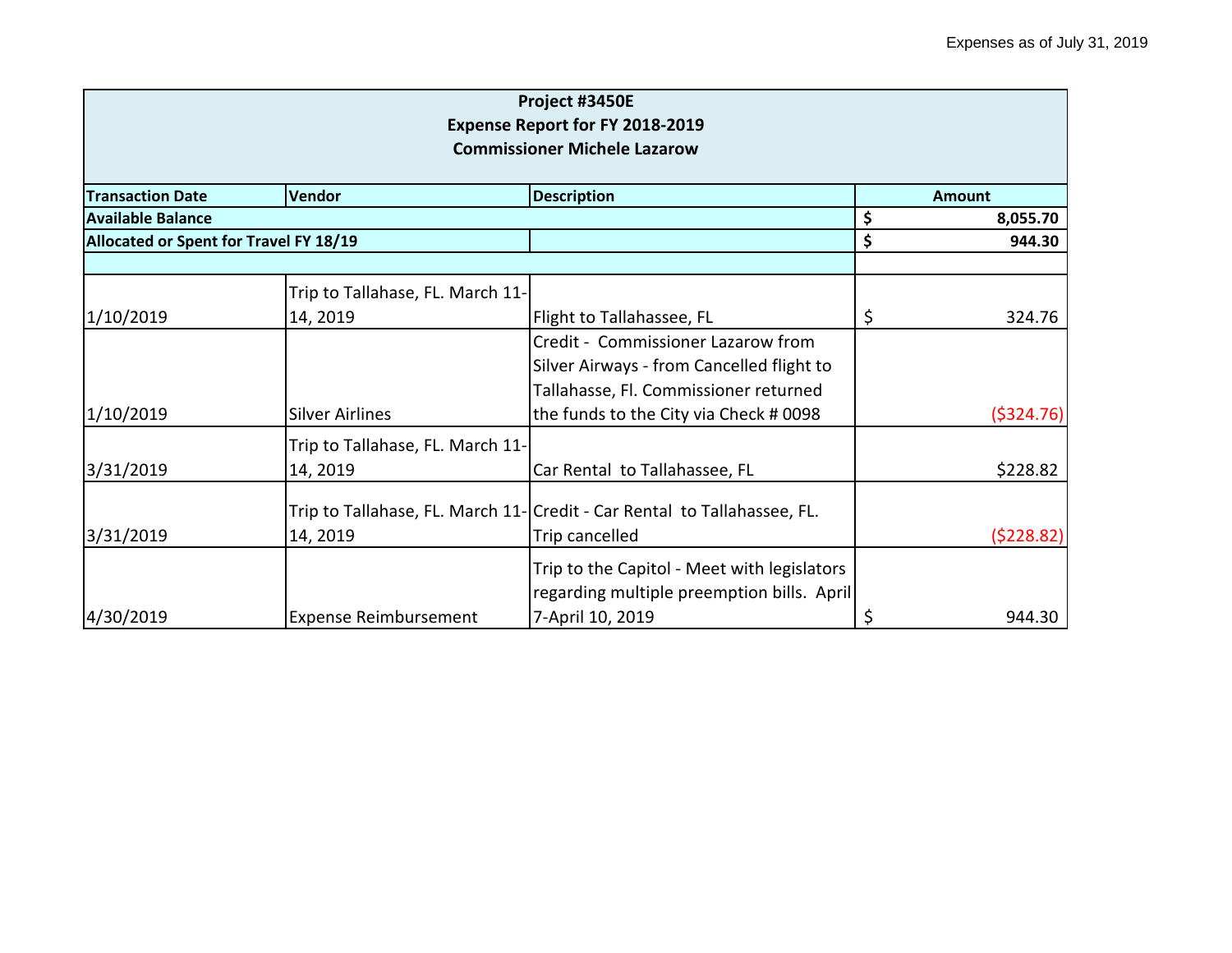| Project #3450H                                     |                               |                                                                              |                |          |  |
|----------------------------------------------------|-------------------------------|------------------------------------------------------------------------------|----------------|----------|--|
|                                                    |                               | <b>Expense Report for FY 2018-2019</b>                                       |                |          |  |
|                                                    |                               | <b>Commissioner Annabelle Taub</b>                                           |                |          |  |
| <b>Transaction Date</b><br>Vendor<br><b>Amount</b> |                               |                                                                              |                |          |  |
| <b>Description</b><br><b>Available Balance</b>     |                               |                                                                              | \$<br>2,337.74 |          |  |
| Allocated or Spent for Travel FY 18/19             |                               |                                                                              | \$             | 6,662.26 |  |
|                                                    |                               |                                                                              |                |          |  |
|                                                    | South Florida Idea Exchange - |                                                                              |                |          |  |
| 10/1/2018                                          | November 8, 2018              | Full Program                                                                 | \$             | 95.00    |  |
|                                                    |                               |                                                                              |                |          |  |
|                                                    | Florida Priority Summit -     |                                                                              |                |          |  |
| 11/9/2018                                          | November 14, 2018             | Summit                                                                       | \$             | 186.90   |  |
|                                                    |                               |                                                                              |                |          |  |
|                                                    |                               |                                                                              |                |          |  |
| 1/23/2019                                          | Paws 2 Care Coalition         | Donation                                                                     | \$             | 3,000.00 |  |
|                                                    |                               | Flight to Washington, D.C. February                                          |                |          |  |
|                                                    |                               | 15-16, 2019, Meet with Venezualian                                           |                |          |  |
| 2/11/2019                                          | <b>American Airlines</b>      | Leaders                                                                      | \$             | 520.36   |  |
|                                                    |                               | Staff to generate a check for \$2500                                         |                |          |  |
|                                                    |                               | from the Commissioner's travel                                               |                |          |  |
|                                                    |                               | account for the Israeli American                                             |                |          |  |
| 4/15/2019                                          | Israeli American Council      | Council.                                                                     | \$             | 2,500.00 |  |
|                                                    |                               |                                                                              |                |          |  |
|                                                    |                               | <b>Budget Transfer - Funds to cover</b><br>transaction for food for the Town |                |          |  |
| 7/17/2019                                          | <b>Budget Transfer</b>        | Hall meeting                                                                 | \$             | 61.00    |  |
|                                                    |                               |                                                                              |                |          |  |
|                                                    |                               | <b>Grant Writing Suite -</b><br>Class                                        |                |          |  |
| 7/18/2019                                          | <b>Broward College</b>        | July 17, 2019                                                                | \$             | 299.00   |  |
|                                                    |                               |                                                                              |                |          |  |